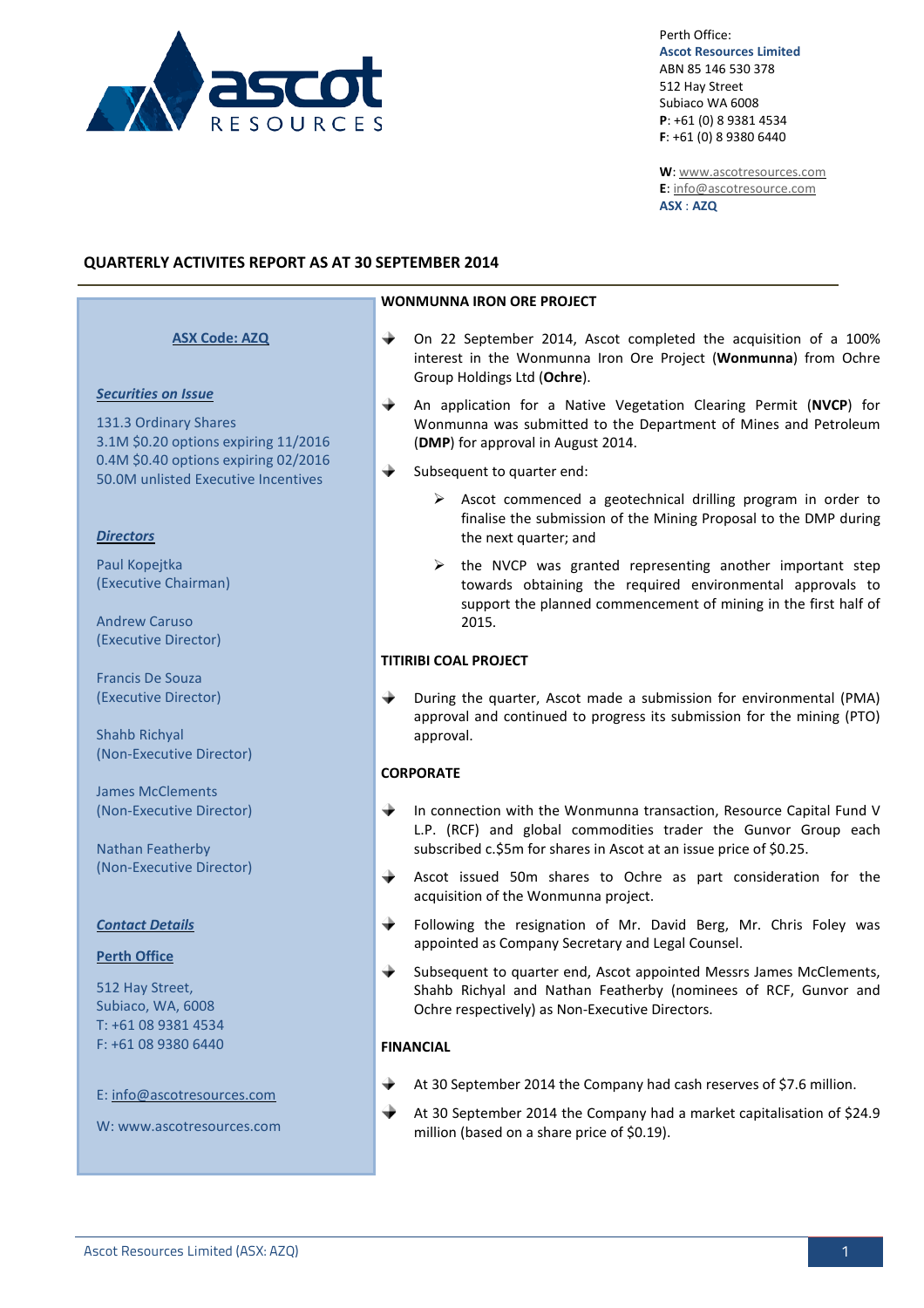

#### **PROJECT ACTIVITIES**

# **WONMUNNA IRON ORE PROJECT**

In March 2014, Ascot announced it had entered into an agreement to acquire a 100% interest in the Wonmunna Project from Ochre (**the Transaction**). Following a period of relatively weak market conditions and despite both companies having received shareholder approval to proceed with the Transaction, on 3 July 2014, Ascot and Ochre mutually agreed to revise the Transaction terms such that the consideration payable to Ochre was reduced to:

- 50 million fully-paid ordinary Ascot shares , to be issued on completion;
- A cash payment of A\$2 million, payable on completion;
- a further A\$19.95 million payable within 5 years from first sale of product; and
- a 1% gross revenue royalty commencing 12 months after first sale of product.

In addition, Ascot agreed to assume Ochre's obligation to Talisman Mining Limited (a previous owner of the Project) to pay a 1% gross revenue royalty beginning from first shipment of product.

On 22 September 2014, Ascot completed the acquisition of the Wonmunna project from Ochre. In connection with the Transaction, Ascot's existing cornerstone investor, Resource Capital Fund V L.P. (**RCF**), and global commodities trader, the Gunvor Group (**Gunvor**), each subscribed for c.A\$5 million in new shares Collectively, commitments by RCF, Gunvor and other sophisticated investors participating in the Ascot capital raising process (at an issue price of \$0.25 per share) totalled cA\$11.2m.

In early August 2014, following extensive environmental desktop and field studies of a proposed project footprint within the Wonmunna tenements, Ascot submitted an application for a Native Vegetation Clearing Permit (**NVCP**) to the Department of Mines and Petroleum (**DMP**). Subsequent to quarter end, in October 2014, the NVCP was granted representing another important step towards obtaining the required environmental approvals for the planned commencement of mining in the first half of 2015.

Also subsequent to quarter end, on 15 October, the Company commenced a geotechnical drilling program in order to finalise the submission of the Mining Proposal to the DMP in Q4 2014.

With the acquisition of Wonmunna and associated capital raising now complete, Ascot is in a position of financial strength and will focus on securing critical path project approvals with an emphasis on meeting its development timelines.

# **TITIRIBI COAL PROJECT**

During the quarter, Ascot made a submission to CorAntioquia for its environmental (PTA) approvals and continued to advance the finalisation of its submissions for mining (PMO) approvals to Colombia's National Mining Agency (ANM).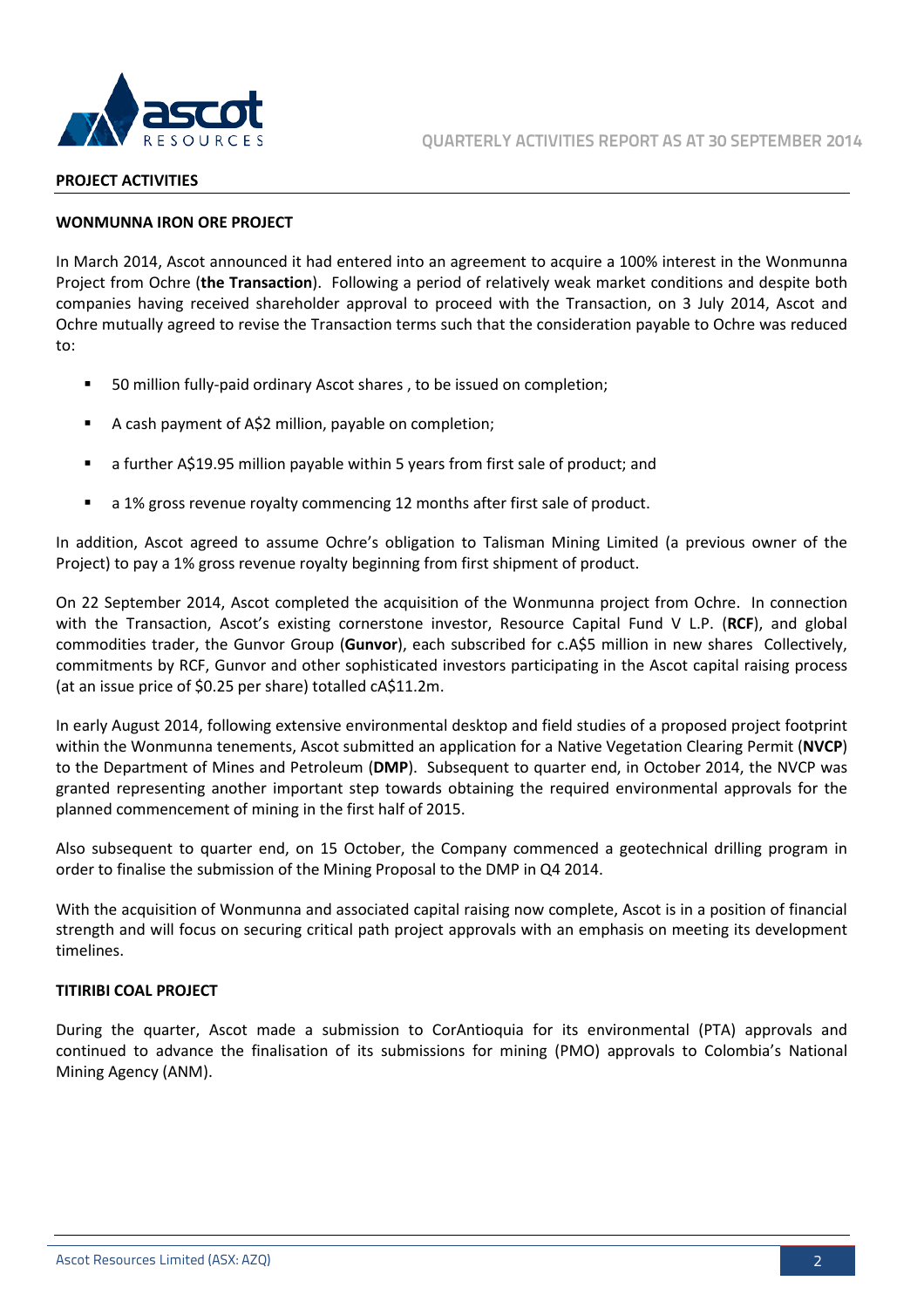

# **BUSINESS DEVELOPMENT**

# **URABÁ COAL PROJECT**

During the quarter Ascot continued discussions with the current concession holder with respect to re-negotiating the terms for the acquisition of an interest in the project.

#### **MINING TENEMENTS**

For details of mining tenements held, acquired or disposed of by Ascot during the quarter, refer to Appendix 1 of this report.

#### **CORPORATE**

# **Issue of Shares in respect of Capital Raising**

In connection with the Wonmunna Transaction, Ascot successfully raised cA\$11.2 million from the issue of shares to existing and new sophisticated investors at a price of A\$0.25 per share. As part of this capital raising, Ascot's existing cornerstone investor, RCF and global commodities trader, Gunvor, each subscribed for c.A\$5 million in new shares.

RCF has agreed to subscribe for its shares in two tranches:

- Tranche 1 comprising 18.8 million shares were issued on completion of the Wonmunna Transaction;
- Tranche 2 comprising 1.2 million shares (at A\$0.25 per share) will be issued following receipt of shareholder approval at Ascot's 2014 Annual General Meeting in November. Foreign Investment Review Board (FIRB) approval will also be sought for the issue of these shares.

#### **Appointment of Company Secretary**

On 22 July 2014, Ascot announced that following the resignation of Mr. David Berg, the Company appointed Mr. Chris Foley as Company Secretary and Legal Counsel, effective immediately. Mr. Foley has over 25 years' experience in the resources sector in both private practice and various corporate roles.

#### **Events Subsequent to Quarter End**

On 14 October 2014, Ascot announced the appointment of three new Non-executive Directors to the Company's Board, Messrs Nathan Featherby (Ochre), James McClements (RCF) and Shahb Richyal (Gunvor). The Company also announced that Mr Paul Kopejtka will continue as Executive Chairman, Mr Andy Caruso (previously Managing Director) will continue as Executive Director and Deputy Chairman and Mr Francis DeSouza (previously Non-Executive Director) has been appointed as Executive Director, Corporate.

#### **FINANCIAL**

At 30 September 2014 the Company had cash reserves of \$7.6 million with a further \$300,000 expected from RCF in December 2014 post shareholder approval (Tranche 2 above).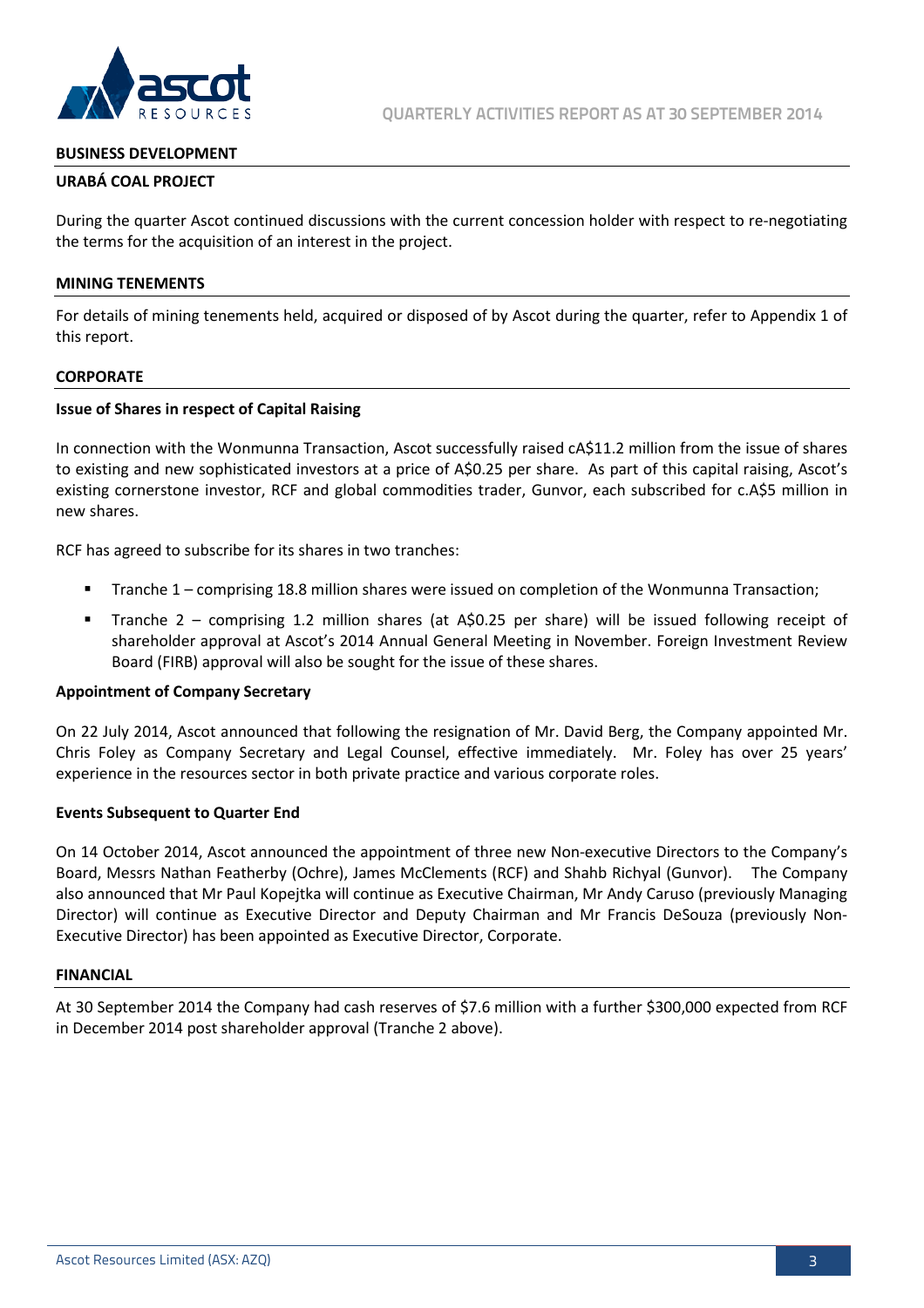

# **About Ascot Resources Limited**

Ascot Resources Limited ("Ascot") is an ASX listed resources company focused on exploring and developing opportunities in steel making minerals.

The Company's major asset is the Wonmunna Iron Ore Project, an advanced exploration asset located in the iron ore-rich Pilbara region, 80km northwest of Newman. The Wonmunna Project comprises 3 mining leases and 1 exploration licence (total area c.230km²) and is intersected by the Great Northern Highway, providing direct road access to Port Hedland. The Company is in the process of advancing the development of the Wonmunna Project, aiming to deliver a near-term production outcome.

In addition, Ascot owns a 90% JV interest in the Titiribi Coal Project located in the Department of Antioquia, Colombia. The Project is located only 70km from State Capital Medellin and is close to existing utilities and infrastructure.

# **Paul Kopejtka**

Ascot Resources Limited Executive Chairman T: +61(0) 8 9381 4534 F: +61(0) 8 9380 6440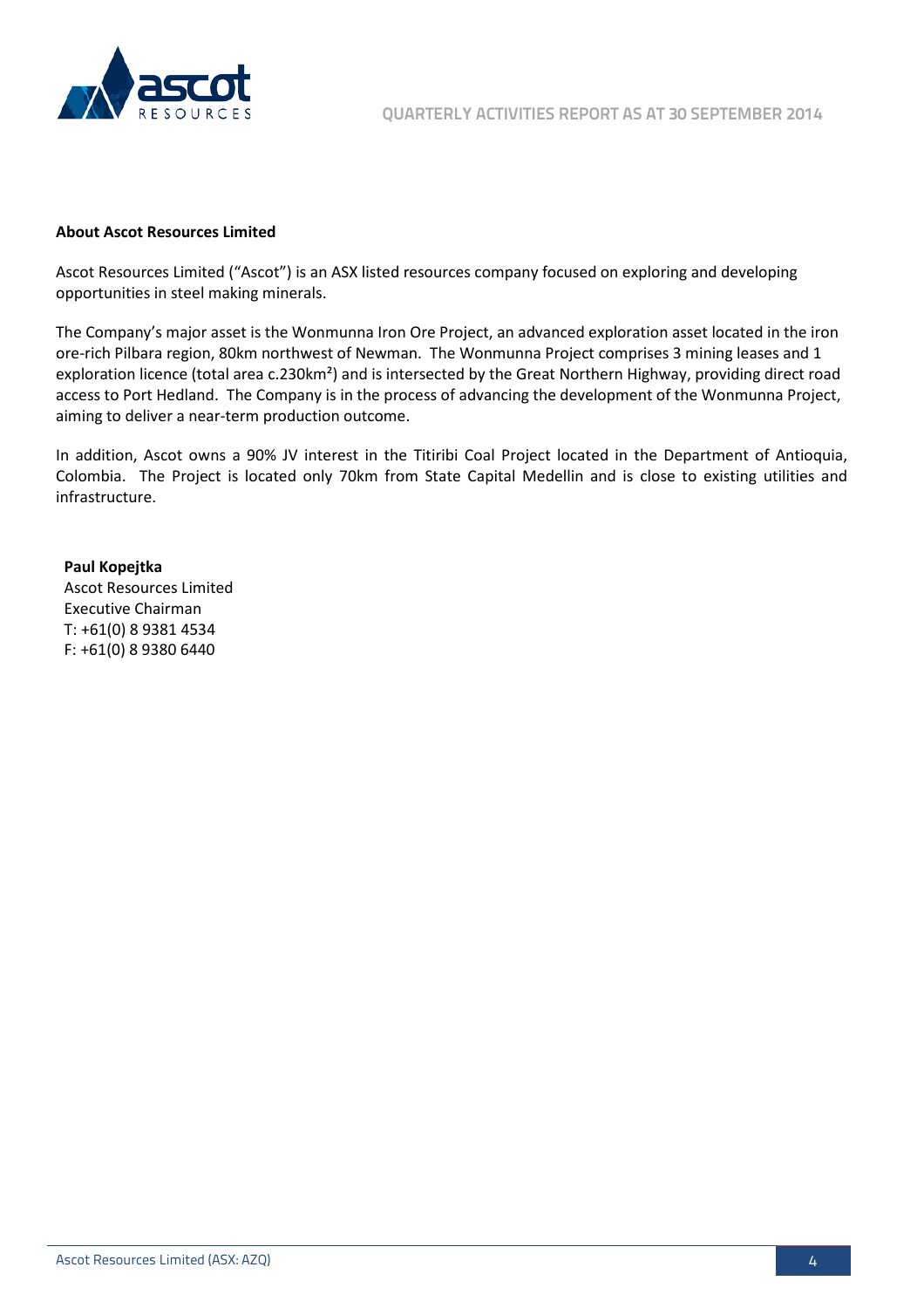

# **APPENDIX 1 - MINING TENEMENTS**

Pursuant to ASX Listing Rule 5.3.3, the Company provides the following information in relation to mining tenements held at the end of the quarter and acquired or disposed of during the quarter and their locations.

# **Mining tenements held as at 30 September 2014 and their location**

| Tenement/             | <b>Status</b> | Location            | <b>Beneficial Owner</b>    |
|-----------------------|---------------|---------------------|----------------------------|
| <b>Concession No.</b> |               |                     |                            |
| <b>FHH-092</b>        | Granted       | Antioquia, Colombia | Carbones de Titiribi SAS   |
| HJID-06               | Granted       | Antioquia, Colombia | Carbones de Titiribi SAS   |
| HJLI-01               | Granted       | Antioquia, Colombia | Carbones el Basal SAS      |
| $5849^{1}$            | Granted       | Antioquia, Colombia | <b>CDI</b>                 |
| $5837^1$              | Granted       | Antioquia, Colombia | <b>CDI</b>                 |
| E47/1137              | Granted       | Pilbara, WA         | Wonmunna Iron Ore Pty Ltd* |
| M47/1423              | Granted       | Pilbara, WA         | Wonmunna Iron Ore Pty Ltd* |
| M47/1424              | Granted       | Pilbara, WA         | Wonmunna Iron Ore Pty Ltd* |
| M47/1425              | Granted       | Pilbara, WA         | Wonmunna Iron Ore Pty Ltd* |

# **Footnote:**

 $<sup>1</sup>$  Each of these areas form part of concession application numbers 5849 and 5837 but have yet to be allocated</sup> individual concession numbers.

\*Wonmunna Iron Ore Pty Ltd is a wholly owned subsidiary of Ascot Resources Ltd

#### **Mining tenements acquired or disposed of during the quarter and their location**

During the quarter, Ascot acquired a 100% interest in the Wonmunna Iron Ore Project comprising exploration licence E47/1137 and mining leases M47/1423-1425 located in the Pilbara region of Western Australia. Completion of the acquisition took place on 22 September 2014.

No tenements were disposed of in the quarter.

#### **Beneficial percentage interests held in farm-in or farm-out agreements as at 30 September 2014**

Nil

#### **Beneficial percentage interests in farm-in or farm-out agreements acquired or disposed of during the quarter**

Nil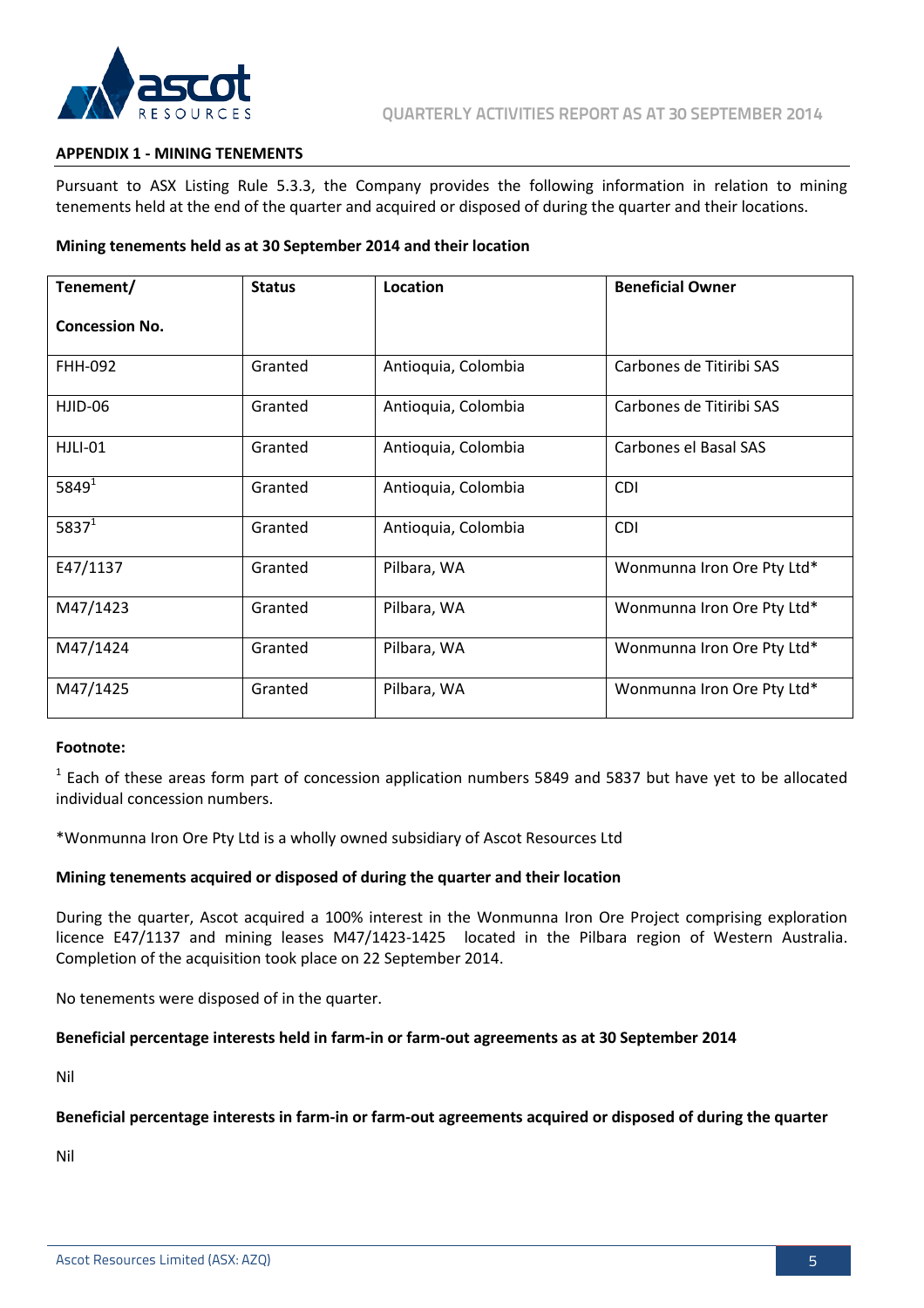**Appendix 5B** Rule 5.3

# **Mining exploration entity and oil and gas exploration entity quarterly report**

Introduced 01/07/96 Origin Appendix 8 Amended 01/07/97, 01/07/98, 30/09/01, 01/06/10, 17/12/10, 01/05/2013

# Name of entity

# **ASCOT RESOURCES LIMITED**

ABN **ABN** Quarter ended ("current quarter")

**85 146 530 378 30/09/2014**

|                  | <b>Statement of Cash Flows</b>                                          | Current<br>quarter<br>30 September<br>2014 | Year to date<br>(3 months) |
|------------------|-------------------------------------------------------------------------|--------------------------------------------|----------------------------|
|                  |                                                                         | \$A'000                                    | \$A'000                    |
|                  | Cash flows related to operating activities                              |                                            |                            |
| 1.1              | Receipts from product sales and related debtors                         |                                            |                            |
| 1.2 <sub>1</sub> | Payments for                                                            |                                            |                            |
|                  | (a) exploration and evaluation*                                         | (2,454)                                    | (2,454)                    |
|                  | (b) development                                                         |                                            |                            |
|                  | (c) production                                                          |                                            |                            |
|                  | (d) administration                                                      | (679)                                      | (679)                      |
| 1.3 <sub>1</sub> | Dividends received                                                      |                                            |                            |
| 1.4              | Interest and other items of a similar nature received                   | 1                                          | 1                          |
| 1.5              | Interest and other costs of finance paid                                | (22)                                       | (22)                       |
| 1.6              | Income taxes paid                                                       |                                            |                            |
| 1.7              | Other (provide details if material)                                     |                                            |                            |
|                  | *Inc payment of stamp duty                                              |                                            |                            |
|                  | <b>Net Operating Cash Flows</b>                                         | (3, 154)                                   | (3, 154)                   |
| 1.8              | Cash flows related to investing activities<br>Payment for purchases of: |                                            |                            |
|                  | (a) prospects                                                           |                                            |                            |
|                  | (b) equity investments                                                  |                                            |                            |
|                  | (c) other fixed assets                                                  | (6)                                        | (6)                        |
| 1.9              | Proceeds from sale of:                                                  |                                            |                            |
|                  | (a) prospects                                                           |                                            |                            |
|                  | (b) equity investments                                                  |                                            |                            |
|                  | (c) other fixed assets                                                  |                                            |                            |
| 1.10             | Loans to other entities                                                 | (51)                                       | (51)                       |
| 1.11             | Loans repaid by other entities                                          |                                            |                            |
| 1.12             | Other (provide details if material)                                     |                                            |                            |
|                  | <b>Net Investing Cash Flows</b>                                         | (57)                                       | (57)                       |
| 1.13             | Total operating and investing cash flows                                |                                            |                            |

+ See chapter 19 for defined terms. Appendix 5B Page 1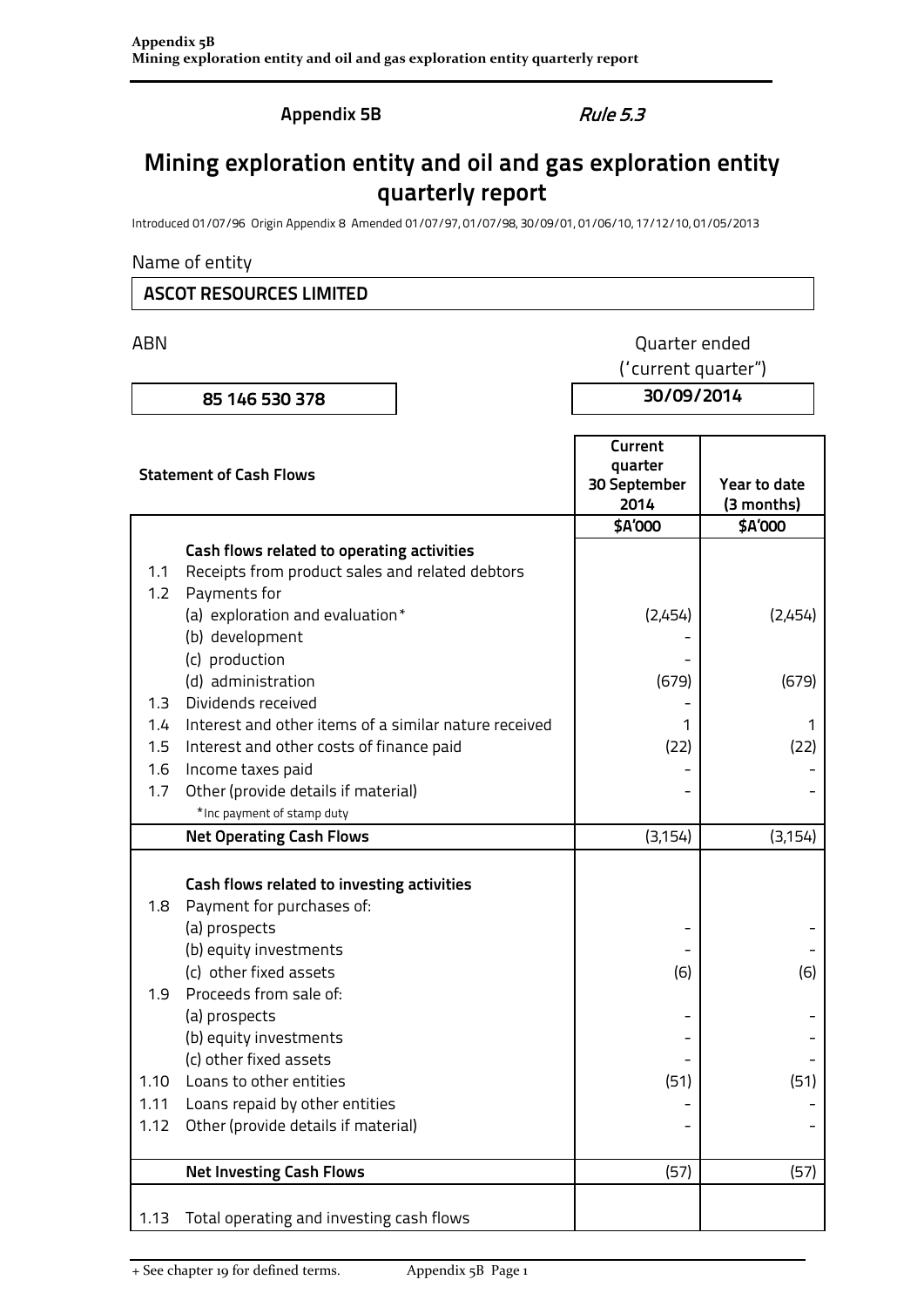|      | Statement of cash flows continued                    |        |        |
|------|------------------------------------------------------|--------|--------|
|      | Cash flows related to financing activities           |        |        |
| 1.14 | Proceeds from issues of shares, options, etc.        | 10,213 | 10,213 |
| 1.15 | Proceeds from sale of forfeited shares               |        |        |
| 1.16 | Proceeds from borrowings                             |        |        |
| 1.17 | Repayment of borrowings                              |        |        |
| 1.18 | Dividends paid                                       |        |        |
| 1.19 | Other (Share issue costs on Non-Cash Director Shares |        |        |
|      | issued)                                              |        |        |
|      | <b>Net Financing Cash Flows</b>                      | 10,213 | 10,213 |
|      |                                                      |        |        |
|      | Net increase (decrease) in cash held                 | 7,002  | 7,002  |
| 1.20 | Cash at beginning of quarter/year to date            | 634    | 634    |
| 1.21 | Exchange rate adjustments to item 1.20               | (1)    | (1)    |
| 1.22 | Cash at end of quarter                               | 7,635  | 7,635  |

# **Payments to directors of the entity, associates of the directors, related entities of the entity and associates of the related entities**

| Aggregate amount of payments to the parties included in item 1.2<br>1.23<br>107 |      |                                                                | Curent quarter<br>\$A'000 |
|---------------------------------------------------------------------------------|------|----------------------------------------------------------------|---------------------------|
|                                                                                 |      |                                                                |                           |
|                                                                                 | 1.24 | Aggregate amount of loans to the parties included in item 1.10 |                           |

1.25 Explanation necessary for an understanding of the transactions

1.23 Reimbursement: \$42 , Consultancy fees: \$65

# **Non-cash financing and investing activities**

2.1 Details of financing and investing transactions which have had a material effect on consolidated assets and liabilities but did not involve cash flows

> Issue of 50m shares and deferred consideration of \$19.75m in respect of the purchase of the Wonmunna Iron Ore project from Ochre Group Holdings (OGH).

2.2 Details of outlays made by other entities to establish or increase their share in projects in which the reporting entity has an interest

None

<sup>+</sup> See chapter 19 for defined terms.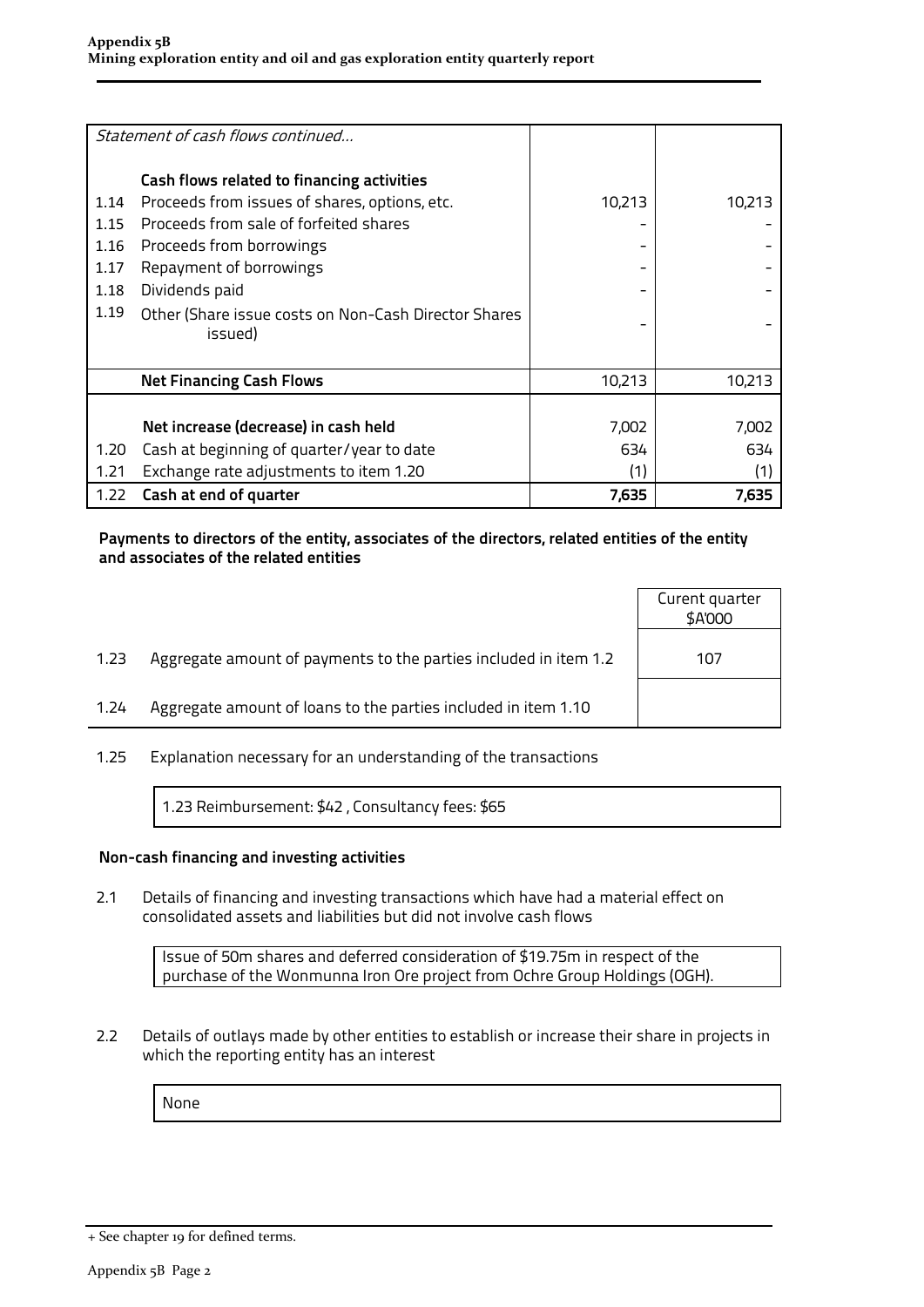# **Financing facilities available**

Add notes as necessary for an understanding of the position.

|     |                             | Amount available<br>\$A'000 | Amount used<br>\$A'000 |
|-----|-----------------------------|-----------------------------|------------------------|
| 3.1 | Loan facilities             | 2,770                       | 2,770                  |
| 3.2 | Credit standby arrangements |                             |                        |

|     | <b>Estimated cash outflows for next quarter</b> | \$A'000 |
|-----|-------------------------------------------------|---------|
| 4.1 | Exploration and evaluation                      | 2,340   |
| 4.2 | Development                                     | -       |
| 4.3 | Production                                      |         |
| 4.4 | Administration                                  | 585     |
|     | Total                                           | 2,925   |

# **Reconciliation of cash**

|     | Reconciliation of cash at the end of the quarter<br>(as shown in the statement of cash flows) to the<br>related items in the accounts is as follows. | Curent quarter<br>\$A'000 | Previous quarter<br>\$A'000 |
|-----|------------------------------------------------------------------------------------------------------------------------------------------------------|---------------------------|-----------------------------|
| 5.1 | Cash on hand and at bank                                                                                                                             | 7,585                     | 583                         |
| 5.2 | Deposits at call                                                                                                                                     | 50<br>50                  |                             |
| 5.3 | Bank overdraft                                                                                                                                       |                           |                             |
| 5.4 | Other (provide details)                                                                                                                              |                           |                             |
|     | Total: cash at end of quarter (item 1.22)                                                                                                            | 7,635                     | 633                         |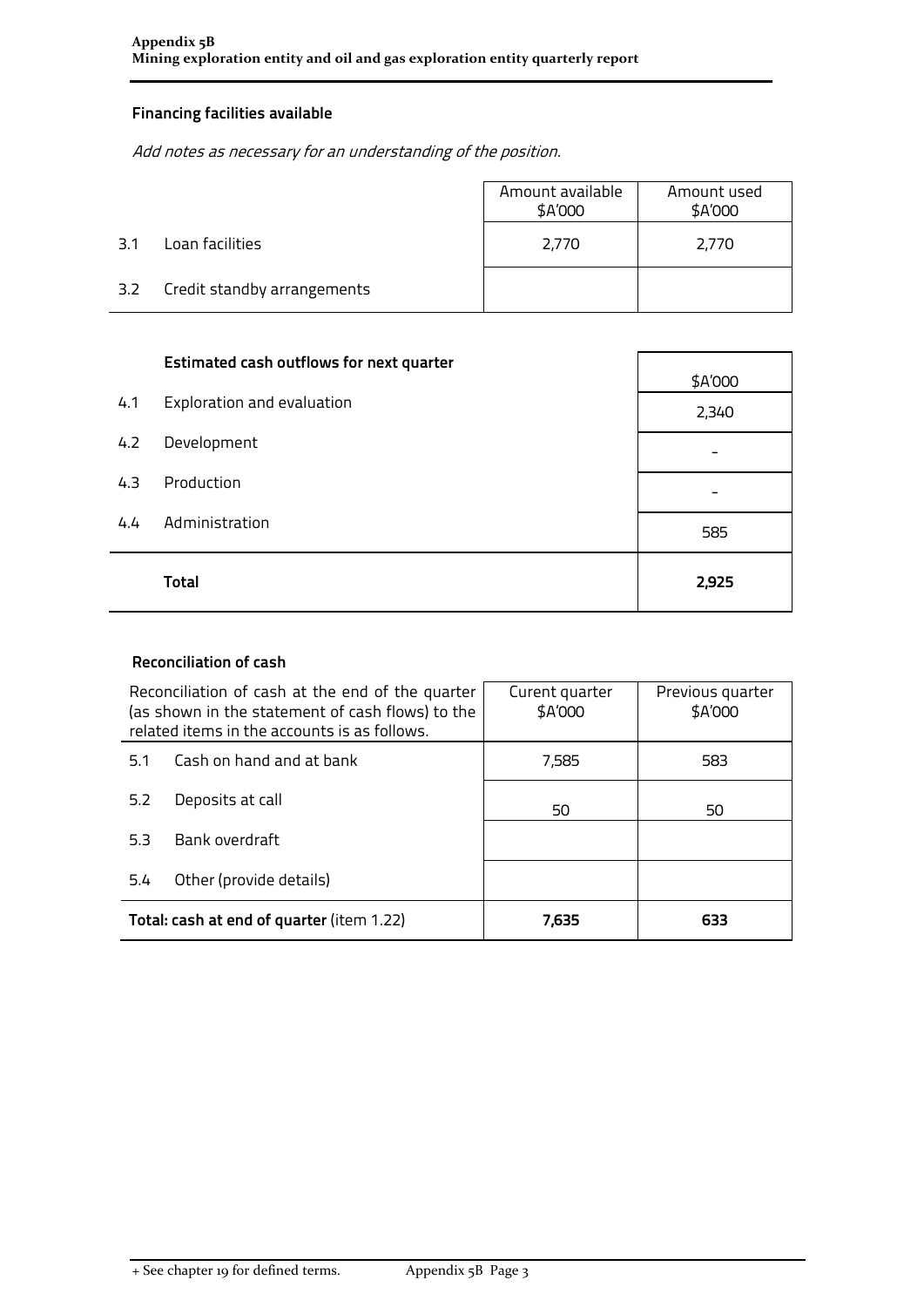# **Changes in interests in mining tenements and petroleum tenements**

|     |                                                                                         | Tenement<br>reference<br>and location                    | Nature of<br>interest<br>(note (2)) | Interest at<br>beginning of<br>quarter | Interest at<br>end of<br>quarter |
|-----|-----------------------------------------------------------------------------------------|----------------------------------------------------------|-------------------------------------|----------------------------------------|----------------------------------|
| 6.1 | Interests in mining<br>tenements and<br>petroleum<br>relinquished, reduced<br>or lapsed |                                                          |                                     |                                        |                                  |
| 6.2 | Interests in mining<br>tenements and<br>petroleum acquired or<br>increased              | Newman<br>E47/1137<br>M47/1423,<br>M47/1424,<br>M47/1425 | <b>Beneficial</b><br>Owner          | 0%                                     | 100%                             |

<sup>+</sup> See chapter 19 for defined terms.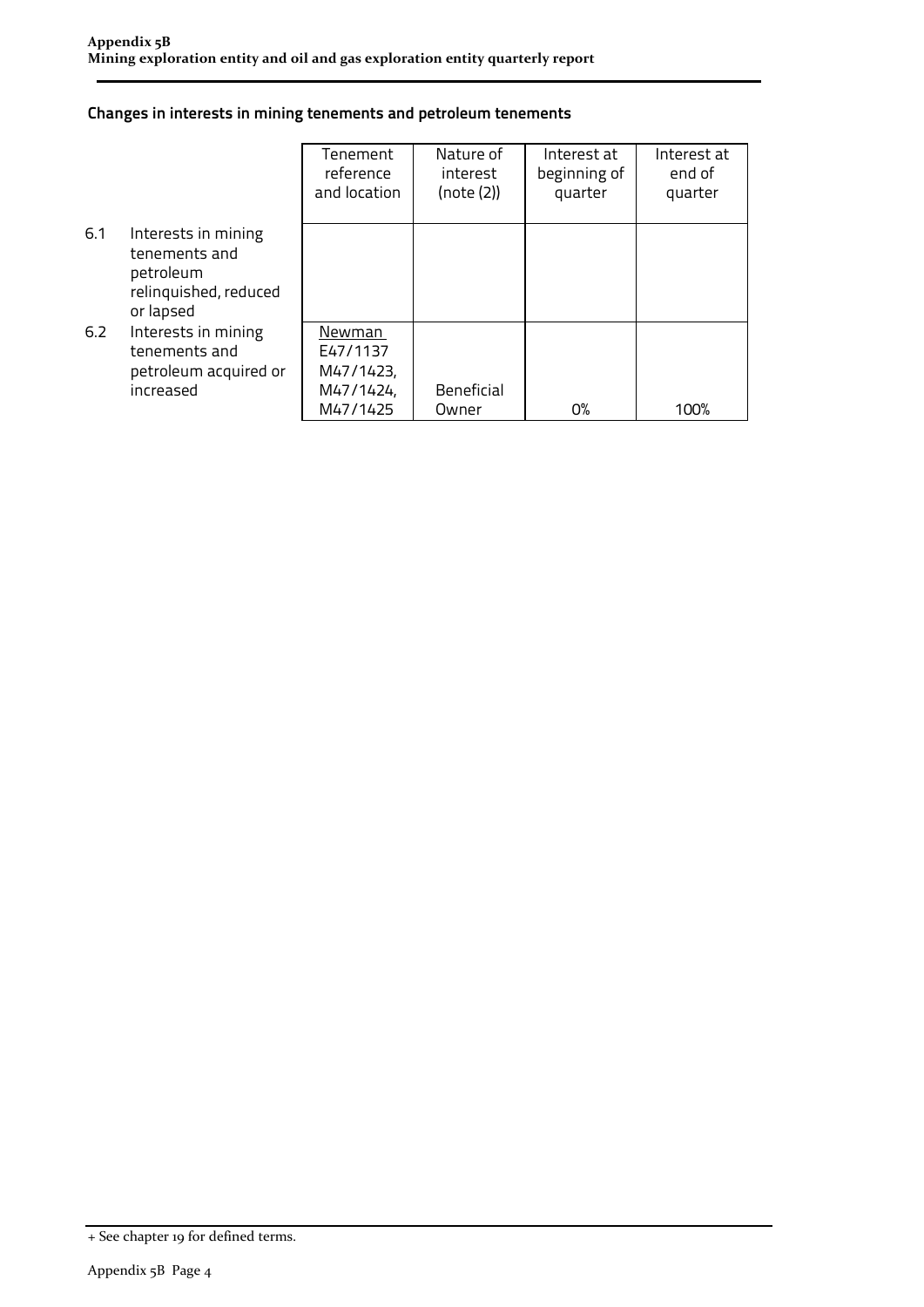# **Issued and quoted securities at end of current quarter**

Description includes rate of interest and any redemption or conversion rights together with prices and dates.

|      |                                                                        | Total number | Number<br>quoted | Issue price<br>per security<br>(see note 3)<br>(cents) | Amount paid<br>up per<br>security<br>(see note 3)<br>(cents) |
|------|------------------------------------------------------------------------|--------------|------------------|--------------------------------------------------------|--------------------------------------------------------------|
| 7.1  | Preference +securities (description)                                   |              | $\overline{a}$   |                                                        |                                                              |
| 7.2  | Changes during quarter                                                 |              |                  |                                                        |                                                              |
|      | Increases through issues<br>(a)                                        |              |                  |                                                        |                                                              |
|      | (b)<br>Decreases through returns of<br>capital, buy-backs, redemptions |              |                  |                                                        |                                                              |
| 7.3  | +Ordinary securities*                                                  | 130,926,026  | 130,926,026      |                                                        |                                                              |
| 7.4  | Changes during quarter                                                 |              |                  |                                                        |                                                              |
|      | (a)<br>Increases through issues                                        | 92,162,423   | 92,162,423       |                                                        |                                                              |
|      | (b)<br>Decreases through return of<br>capital, buy-backs               |              |                  |                                                        |                                                              |
| 7.5  | +Convertible debt securities                                           | 4            | Nil              | \$2,770,000                                            |                                                              |
| 7.6  | Changes during quarter                                                 |              |                  |                                                        |                                                              |
|      | Increases through issues<br>(a)                                        |              | Nil              |                                                        |                                                              |
|      | (b)<br>Decreases through securities<br>matured, converted              |              |                  |                                                        |                                                              |
| 7.7  | <b>Options</b>                                                         |              |                  | Exercise                                               |                                                              |
|      | (description)                                                          |              |                  | price                                                  | Expiry date                                                  |
|      | <b>Employee Options</b>                                                | 400,000      |                  | \$0.40                                                 | 22/02/2016                                                   |
|      | Options                                                                | 3,136,335    |                  | \$0.20                                                 | 28/11/2016                                                   |
|      | Performance Rights                                                     | 750,000      |                  | Nil                                                    | 30/06/2015                                                   |
|      | Performance Rights                                                     | 50,000,000   |                  | Nil                                                    | Nil                                                          |
| 7.8  | Issued during quarter (performance<br>rights)                          |              |                  |                                                        |                                                              |
| 7.9  | <b>Exercised during quarter</b>                                        |              |                  | $\overline{\phantom{0}}$                               |                                                              |
| 7.10 | Expired during quarter                                                 |              |                  |                                                        |                                                              |
| 7.11 | Cancelled during the quarter                                           |              |                  |                                                        |                                                              |
| 7.12 | Debentures (totals only)                                               |              |                  |                                                        |                                                              |
| 7.13 | Unsecured notes (totals only)                                          |              |                  |                                                        |                                                              |